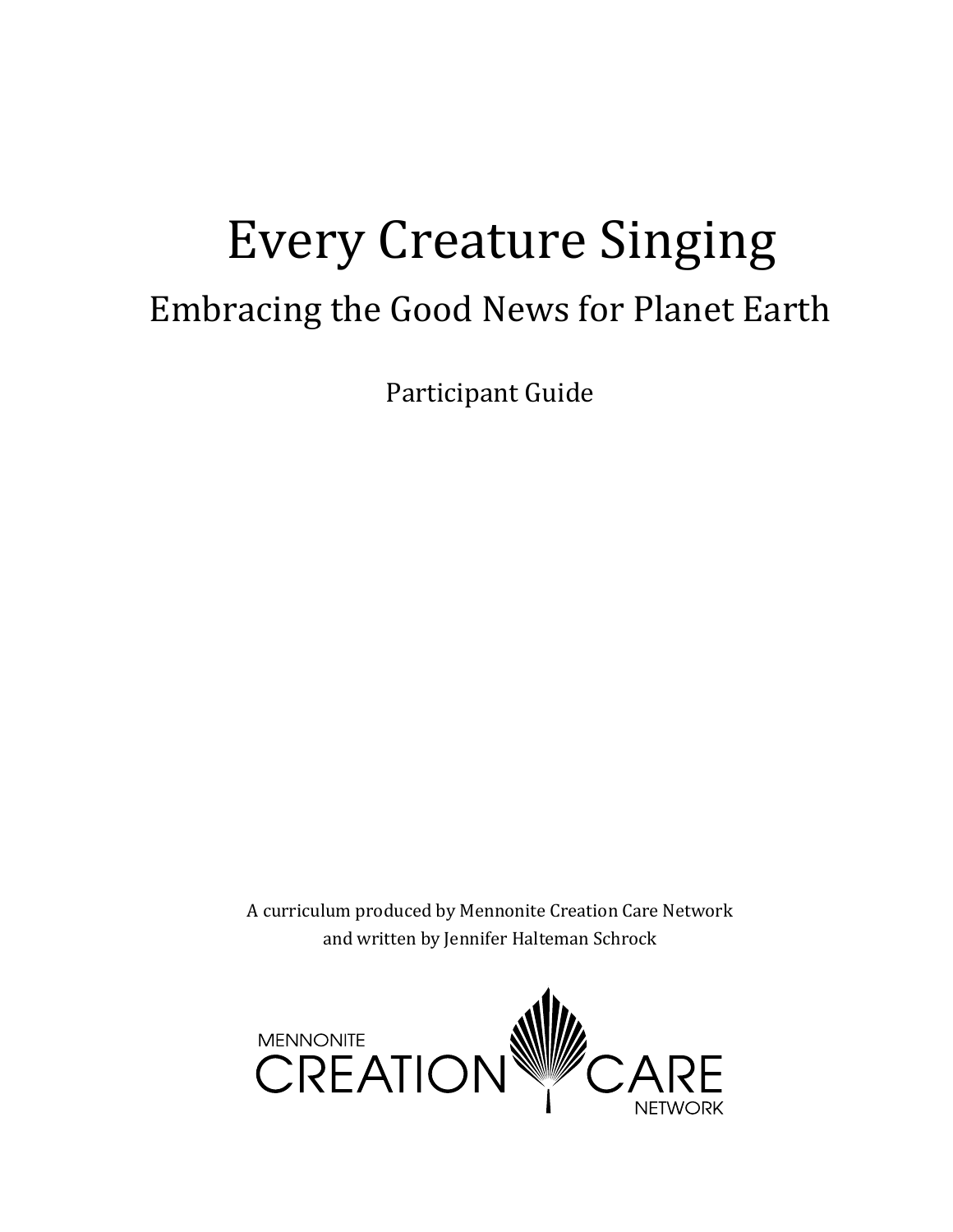

Copyright © April 2014 by Mennonite Creation Care Network, Goshen, Indiana

This curriculum is offered free of charge and can be reproduced for educational purposes. It may not be reprinted elsewhere without permission of Mennonite Creation Care Network. To obtain permission, email [mccn@goshen.edu](mailto:mccn@goshen.edu) or call 260-799-5869. If you are using ideas from this material, please credit the source.

The Scripture quotations contained herein are from the New Revised Standard Version Bible, copyright ©1989 by the Division of Christian Education of the National Council of Churches of Christ in the USA. Used by permission. All rights reserved.

### **Acknowledgements**

Much of this curriculum was birthed at [Merry Lea Environmental Learning Center of](https://www.goshen.edu/merrylea/)  [Goshen College,](https://www.goshen.edu/merrylea/) a 1,189-acre nature center in north central Indiana and a sponsoring agency for Mennonite Creation Care Network (MCCN). It was a team effort involving primarily Luke Gascho, Janie Beck Kreider and myself. While I did the writing, Luke and Janie fed me ideas, recommended resources, read drafts and provided unfailing encouragement.

I am also grateful for:

- The wetlands, woodlands and prairies outside our windows—and the vision of our founding donors, Lee and Mary Jane Rieth, who thought to preserve them.
- [Everence](https://www.everence.com/), MCCN's other primary financial supporter.
- Economist Dr. Jerrell Ross Richer, who wrote the essay and some of the additional material for Session 9.
- Dan Schrock, my long-suffering husband, who bore with me through a rugged writing process. *– Jennifer Halteman Schrock*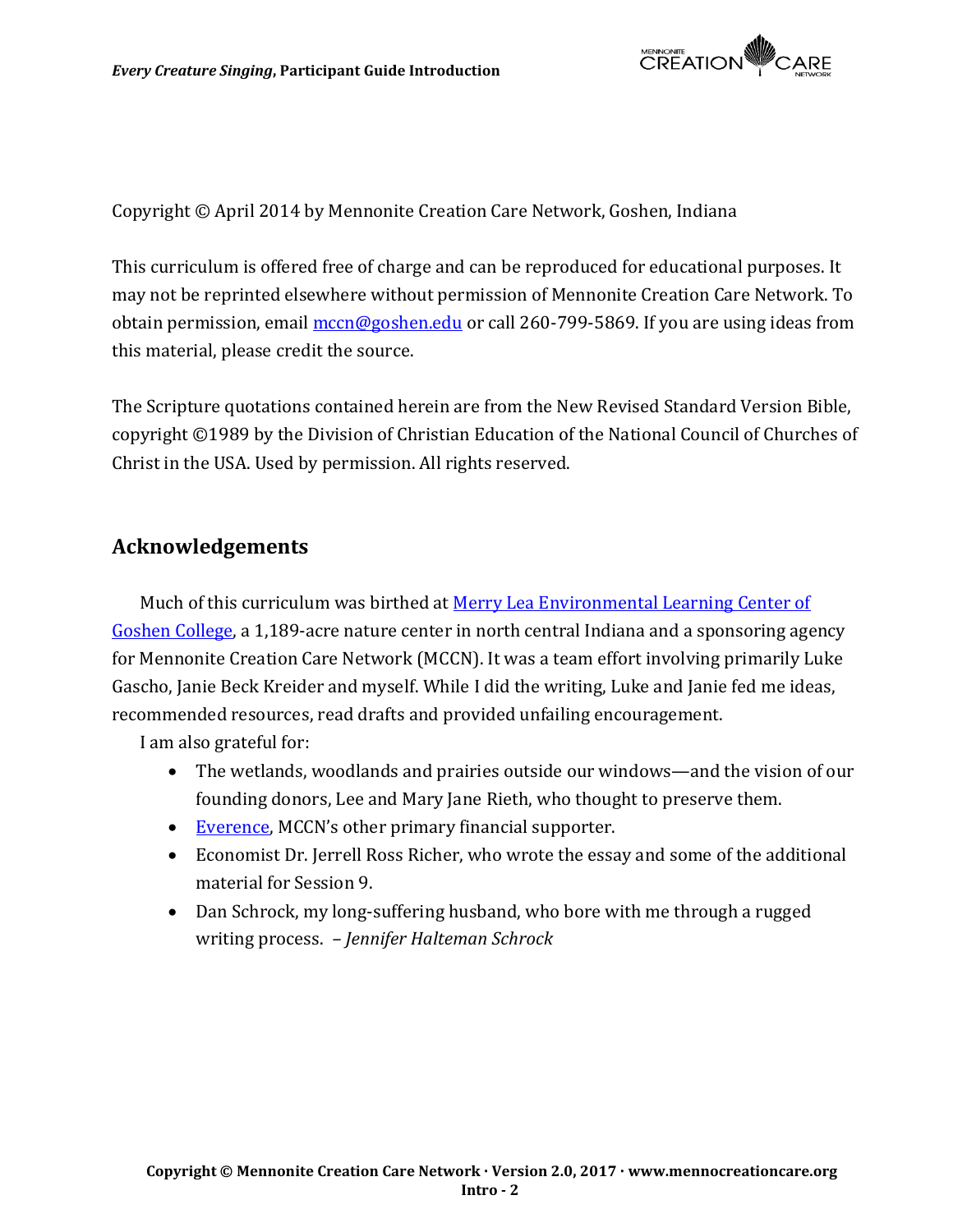

# **About the Curriculum Writing Team**



**Jennifer Halteman Schrock,** M.Div., is the current leader of Mennonite Creation Care Network and the communications manager at Merry Lea Environmental Learning Center of Goshen College, Wolf Lake, Indiana. She wrote the *Every Creature Singing* curriculum. Berkey Avenue Mennonite Fellowship, Goshen, Ind., is Jennifer's home congregation. Previous writing projects include children's curricula and *Just Eating: Practicing Our Faith at the Table.* 



**Luke Gascho,** Ed.D., is the executive director of Merry Lea. Luke wrote the resolution that generated this curriculum and helped shepherd it from rough draft to a delegate vote at MCUSA's 2013 convention. Luke is the author of *Creation Care: Keepers of the Earth,* Living Stewardship Series, 2008. In addition to administrative tasks, he teaches a graduate course on leadership. At home, Luke finds joy in tending his orchard and vegetable gardens.



**Janie Beck Kreider,** M.Div., was the associate coordinator of public programs at Merry Lea when this curriculum was written. Janie is a graduate of Anabaptist Mennonite Biblical Seminary where she wrote her master's thesis on feminist biblical scholars in the Mennonite church. She is passionate about empowering marginalized voices in the church, promoting sustainable care of the earth, cooking delicious food, singing folk music and traveling with her husband Luke.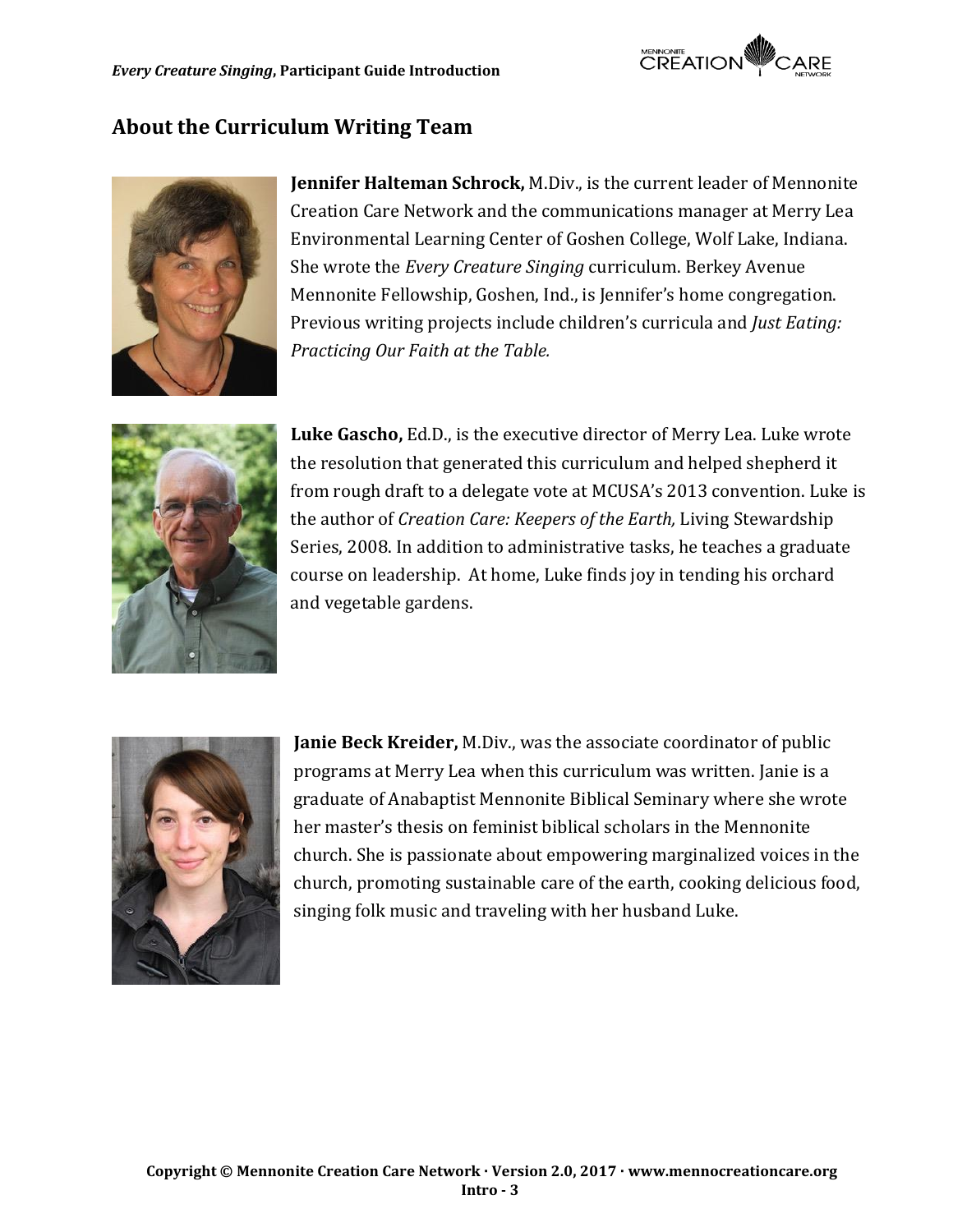

# **Contents**

#### **Introductory Material**

Curriculum Background, p. 5 Curriculum Structure and Method, p. 8 Overview of Knowing Your Place Questions, p. 11

### **Session Content, Week by Week**

#### **Unit 1: Biblical and Theological Roots**

- Session 1 Don't Be Afraid
- Session 2 Jesus and Creation: In Search of a Whole Gospel
- Session 3 Biblical Views of Nature
- Session 4 The Human Calling

#### **Unit 2: Pursuing Peace and Justice**

- Session 5 Environmental Disasters, Ancient and Modern
- Session 6 Slow Violence and the Gospel of Peace
- Session 7 Hearing from the Global Community
- Session 8 Claiming Our Citizenship

#### **Unit 3: Choosing a Simple Lifestyle**

- Session 9 Rethinking the Market Economy
- Session 10 Simple Abundance
- Session 11 Creating Communities of Accountability
- Session 12 A Spirituality that Sustains
- Session 13 Your Call (Leader's Guide Only.)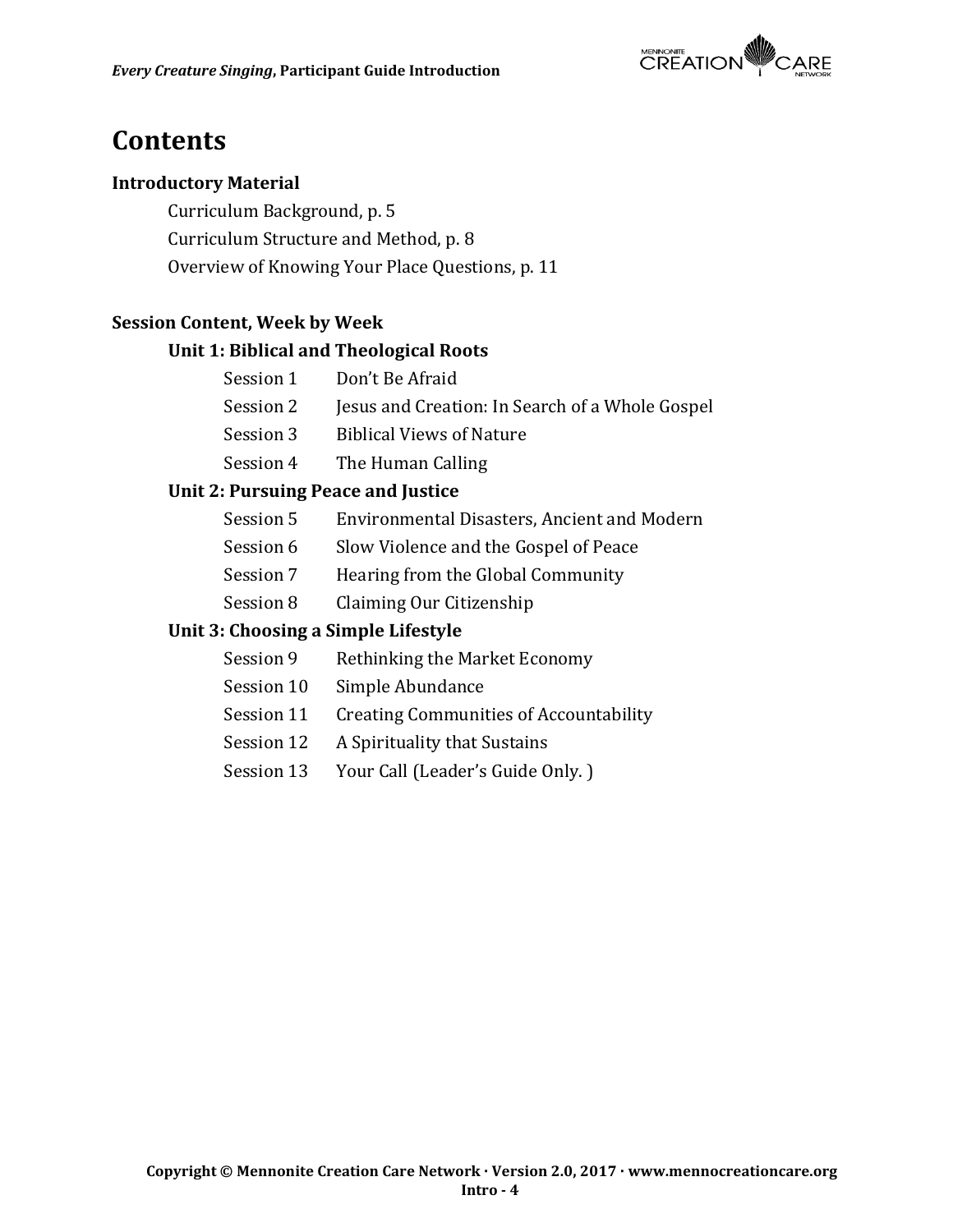

# **Curriculum Background**

### **What is Mennonite Creation Care Network?**

**[Mennonite Creation Care Network](http://www.mennocreationcare.org/) (MCCN)** is a bi-national Christian organization affiliated with the Mennonite Church USA and the Mennonite Church Canada. MCCN encourages the Church to:

- Claim its biblical and theological foundation regarding the care of God's Creation.
- Discover the ties that link all created beings to each other and to God.
- Confess the harm we have caused the natural world and our neighbors.
- Act faithfully to restore the earth.

Learn more and join the network at<http://www.mennocreationcare.org/> Learn more about [Mennonites.](http://www.mennocreationcare.org/about/who-are-mennonites/)

### **[Read the complete resolution.](http://www.mennocreationcare.org/wp-content/uploads/2017/02/0-ResolutionFINAL.pdf)**

### **Common Creation Care Terms**

#### **What is creation care?**

Many Christian organizations refer to their concern for the natural world as "creation care." While the use of this term does not imply a particular stance on how and when God created the world, it does affirm the existence of a Creator and a relationship between the Creator and creation. The fact that we sees our planet as an expression of God's love fuels our desire to treat it with respect. Secondly, the term, "environment" is often understood to exclude human beings and refer only to wild landscapes—air, soil, water and plant and animal life. Humans are understood to be part of creation. Finally, the word, *care* implies an emotional connection, not just a particular set of actions. We care *for* the world because we care *about* it.

#### **What is eco-justice?**

Christian environmental organizations also frequently use the term, *ecological justice* in their names and literature. An ecological justice perspective is alert to the fact that the poor and disadvantaged are most likely to bear the brunt of environmental problems. Damage to the earth usually also harms the poorest and most vulnerable humans. Caring for the earth and for human beings are seen as complementary concerns, not competing ones.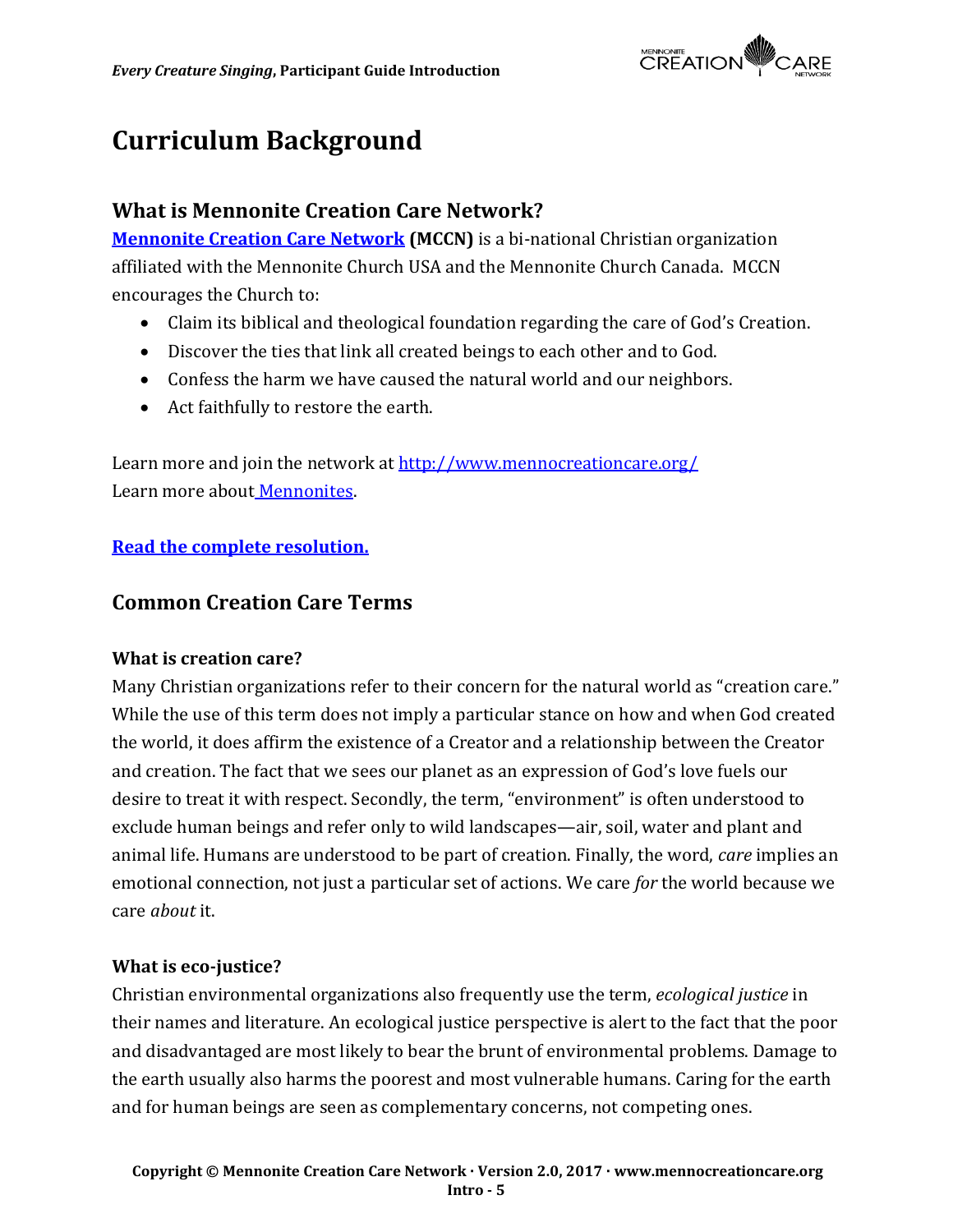

#### **What is sustainability?**

This term is widely used by groups sacred and secular, from multinational corporations to those pursuing the most radical of lifestyles. *Sustainability* can mean a wide range of things depending on who is speaking about it. However, the technical meaning of this word describes the ability of biological systems to provide for present needs without diminishing possibilities for the future. This has ecological, economic and social dimensions.<sup>1</sup>

### **What is watershed discipleship?**

Biblical scholar Ched Myers coined the term, *watershed discipleship*, in 2013 to address a concern he saw with the abstract way many people spoke and thought about environmental issues. Watershed discipleship is a word for creation care that is concrete and locally focused on places we know and love. The term has three levels of meaning:

- Watershed discipleship calls people to focus on their own watersheds2; on each of the millions of unique and particular places that make up our planet.
- We are at a watershed moment in history, when environmental justice and sustainability are an integral part of following Jesus Christ.
- We need to become disciples *of* our watersheds, learning what they have to teach about beauty, resiliency and interconnectedness.<sup>3</sup>

Watershed discipleship is an apt description of the approach we are taking in this curriculum.

### **Why this curriculum?**

 $\overline{a}$ 

*Every Creature Singing* grew out of a resolution that Mennonite Creation Care Network presented to the delegates at the 2013 Mennonite Church USA Convention in Phoenix, Arizona. The resolution called members of Mennonite churches *"to commit to growing in their dedication to care for God's creation as an essential part of the good news of Jesus Christ."* It also proposed a series of twelve questions for study and discernment. This curriculum follows the questions in the resolution and is intended to help congregations act on the resolution. **[Read the complete resolution.](http://www.mennocreationcare.org/wp-content/uploads/2017/02/0-ResolutionFINAL.pdf)**

<sup>&</sup>lt;sup>1</sup> What [is Sustainability?](http://www.vanderbilt.edu/sustainvu/who-we-are/what-is-sustainability/) This site has a helpful diagram showing the three spheres of sustainability and how they overlap.

<sup>&</sup>lt;sup>2</sup> A watershed is all the land drained by a particular creek or river. We all live in a watershed, whether we know the name of it or not.

<sup>3</sup> [What is Watershed Discipleship?](http://watersheddiscipleship.org/)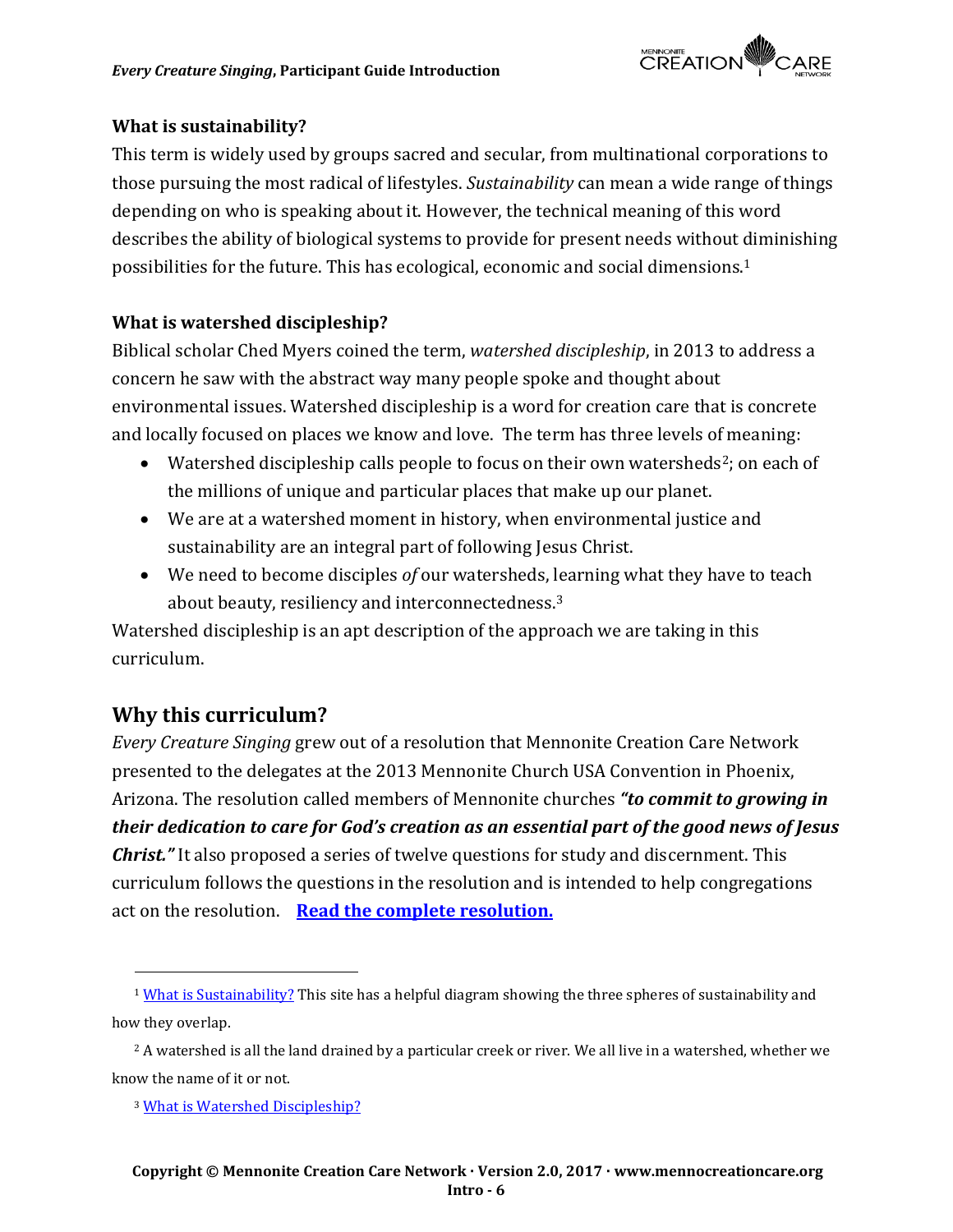

# **Why This Title?**

The *Every Creature Singing* curriculum takes its name from a vision recorded in Revelation 5:13 - 14. In these verses, the Apostle John describes an alternate reality where all of creation joins in a joyous choir of praise centered on the crucified and risen Christ. This vision is a much-needed antidote to what Eugene Peterson calls the "self as the sovereign text for living…a very individualized personal Trinity of My Holy Wants, My Holy Needs and My Holy Feelings." <sup>4</sup> We are not the center of the universe; just members of the choir. The vision of every creature singing is explored further in session 12.

# *Then I heard every creature*

*in heaven and on earth and under the earth* 

*and in the sea,* 

*and all that is in them,* 

# *singing,*

 $\overline{a}$ 

*"To the one seated on the throne and to the Lamb be blessing and* 

*honor and glory and might forever and ever!"* 

*And the four living creatures said, "Amen!" And the elders fell down and worshiped.*

*Revelation 5:13-14*

<sup>4</sup> Eugene Peterson*, Eat This Book: A Conversation in the Art of Spiritual Reading.* Eerdmans: Grand Rapids, 2006, 31 – 33.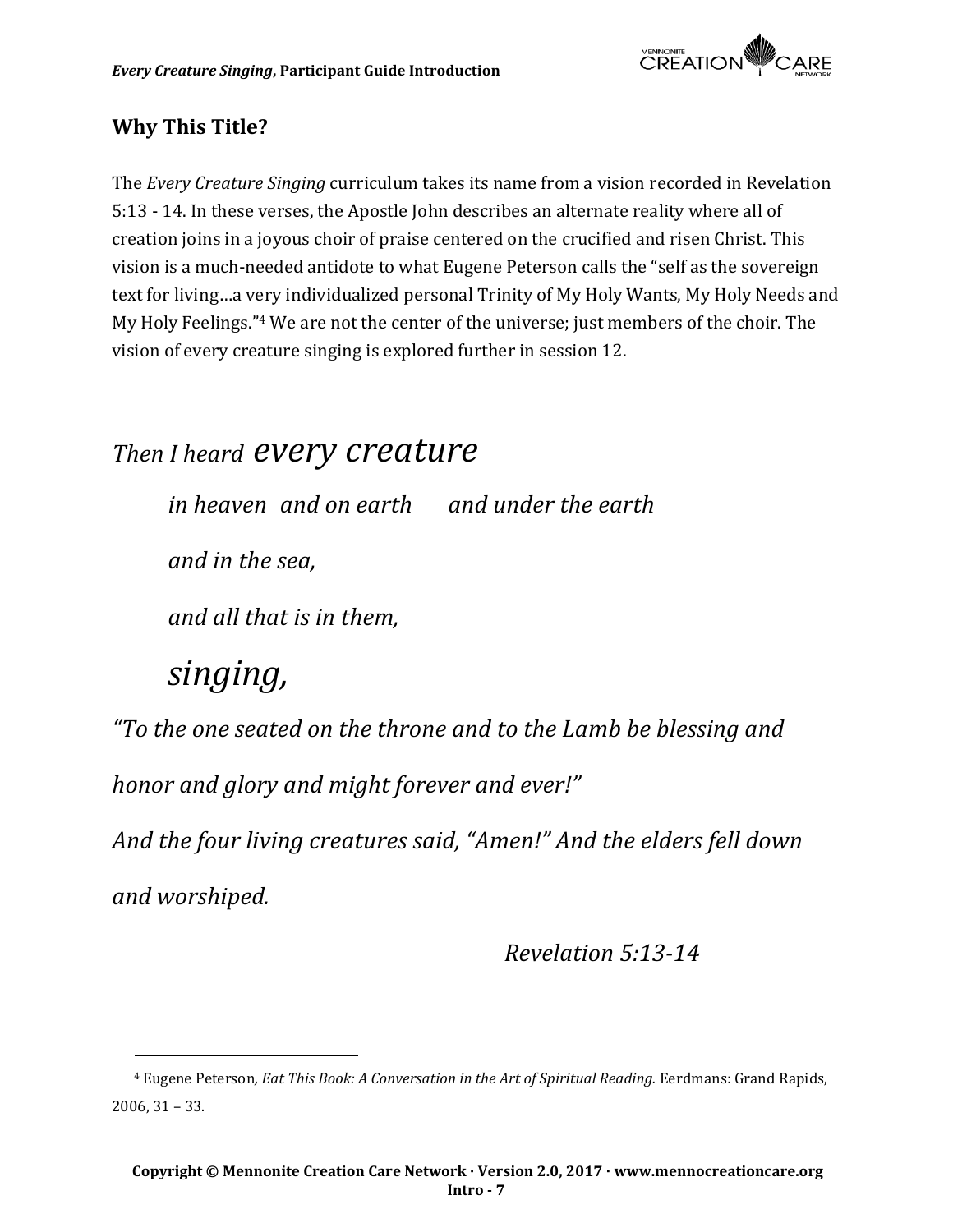

# **Curriculum Structure and Method**

This curriculum has three components:

- **Knowing Your Faith**: a biblical emphasis, using a method of interpretation that we are calling an *ecological lens*
- **Knowing Your Place:** a focus on your local community
- **Practices:** Faith-based and household habits that can help us live as if creation mattered.

It is important to understand that this curriculum is not strongly prescriptive. We don't have a list of right answers as to what God is calling your congregation to do and be. We are leaving a lot up to you and the Holy Spirit. Each session is more like a playpen than a set of state educational standards. You are welcome to throw half the toys out of the playpen and chew on just the questions or actions that seem most important in your context. Any one of the three components could be the main focus for a given group.

# *Knowing Your Faith*

### **Using an Ecological Lens**

In this study, we will apply an ecological lens to the biblical texts we read. This is a particular set of questions that, like a jeweler's tools, will enable us to see things we might not otherwise notice. People who study the Bible in depth have a well-provisioned toolkit of lenses, from textual lenses that pursue the most accurate translations to feminist lenses that look for the good news for women. It is always exciting to try on a new lens, as the text may speak in fresh and surprising ways. The more lenses you have, the more skilled you can become as an interpreter, and the less likely you will be to distort the text by reading with just one lens in front of your eyes.

Over the past 20 years, scholars have been developing an ecological lens (or hermeneutic) for hearing what the Bible might be saying about the earth. *The Season of Creation: A Preaching Commentary* by Habel, Rhodes and Santmire offers a helpful approach. Below is MCCN's adaptation of the questions they suggest on pages 54-65 of their book. We will apply some of these questions to our texts each week. They are lettered instead of numbered to distinguish them from the discussion questions particular to each session. These questions are also available for classroom use in bookmark or handout formats.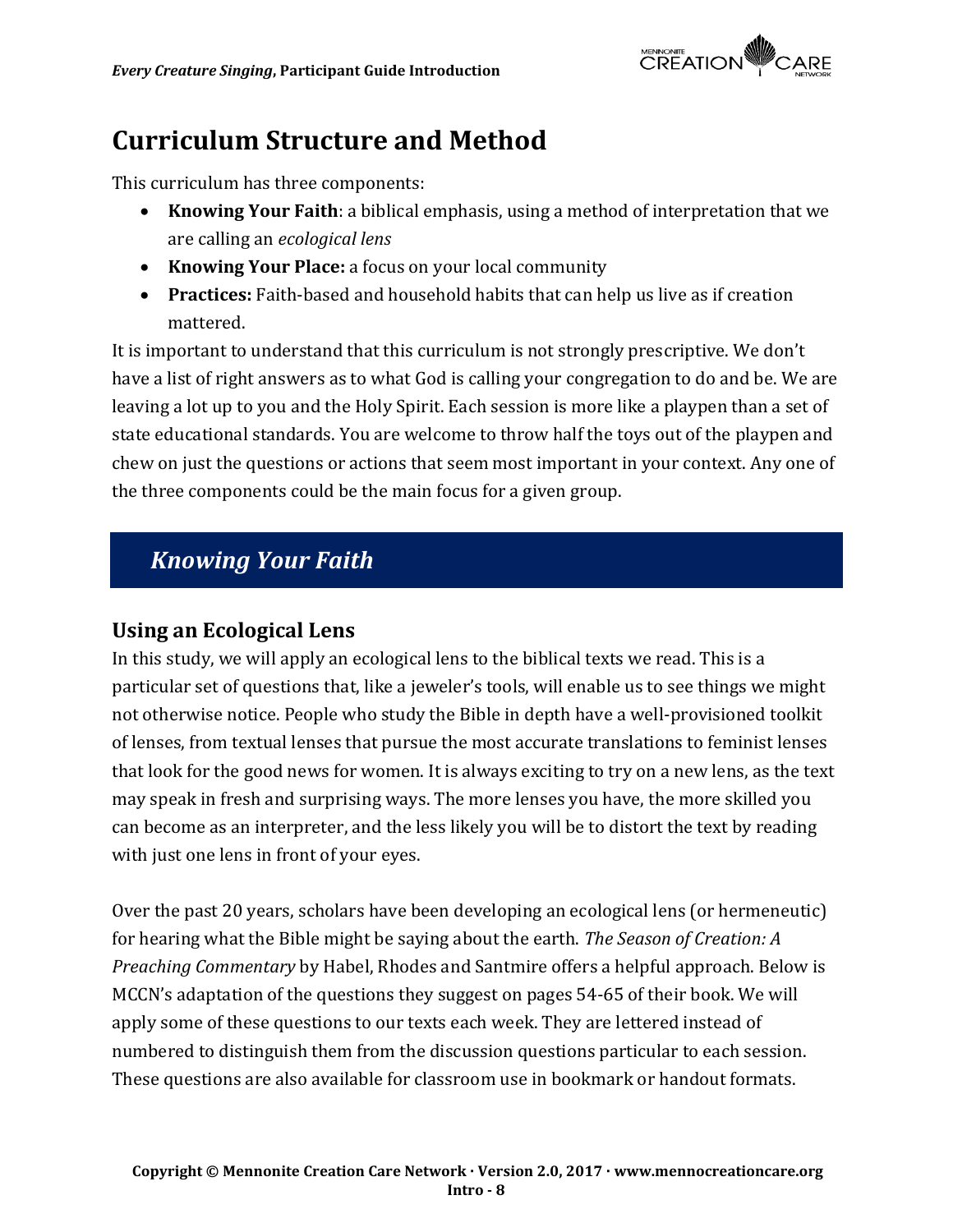

# **Ecological Lens Questions**

- A. **Noticing nonhuman elements:** Begin by naming the species or ecosystems in the text. Over the centuries, we have had tended to view nature as a backdrop to human drama rather than something God loves in its own right. Are we overemphasizing the importance of humans in this text at the expense of the rest of creation? When we look for nonhuman entities in scripture, we must remember that sometimes their presence is implied rather than mentioned.
- B. **Where are we?** How does our location in time and space affect our hearing of the text? What might the original writer have seen through a window, and how does that differ from our view? How might the text speak in light of current environmental issues?
- C. **Including creation in our sense of community:** How are humans, land and other living things interconnected? How is creation involved in God's redemptive work? If the non-human beings in this text could speak, what might they say to us? Can we empathize with a river or a bird?
- D. **How is God at work through creation?** God has created the earth with the power to generate life, provide for its inhabitants and heal itself. How is creation involved in God's redemptive work? Have we over-emphasized God's redemption in human history at the expense of recognizing God's sustaining presence in nature?
- E. **Connecting with Christ:** How is Christ involved in creation? In restoring creation?
- F. **Human justice and ecological justice:** Does this passage show a connection between human injustice and damage to the Earth? Does it offer guidance in caring for the most vulnerable people?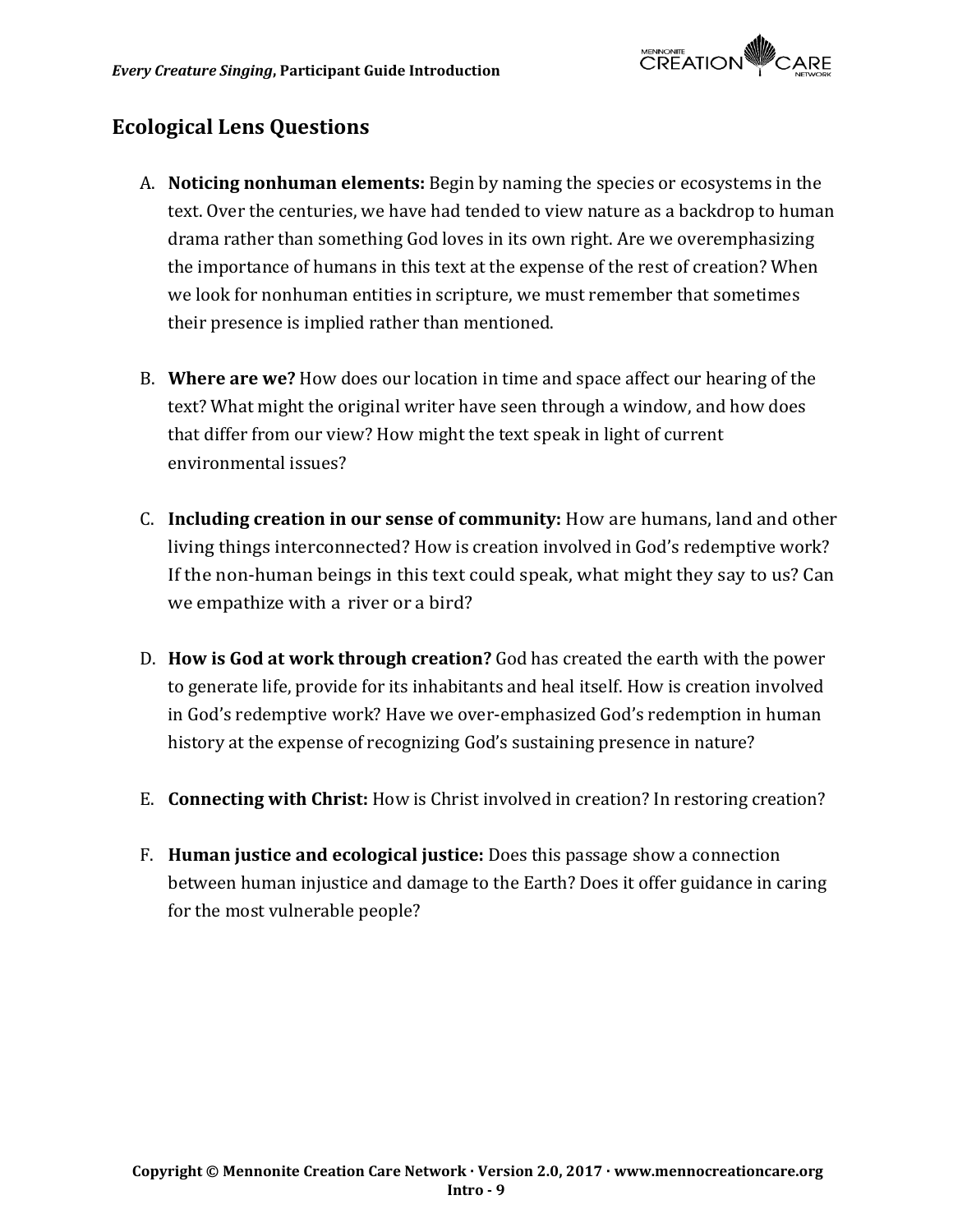

# *Knowing Your Place*

# **Place Questions**

Each week, you'll encounter questions that push you to get to know your local ecosystems and the human community that relies on them. Do you know where your water comes from and where it goes when it leaves your house? Do you know what environmental problems bedevil your part of town? The Leader's Guide contains many suggestions for resources that can help you gain a clearer picture of your setting. Pages 11 to 14 below provide an overview of the place questions covered in this curriculum.

# *Practices*

**Spiritual Practices:** Over the past two thousand years, Christians have developed a large grab bag of practices appropriate to different contexts. In the Spiritual Practices section of each session, we'll seek forms of prayer, Bible study and service that are particularly suited to an era of ecological grief. We may need to reshape our spiritual lives in order to be able to hear the cries of the Earth and to see God's love for other species.

**Household Practices:** The words, *ecology* and *economics* both come from the Greek root, *oikos*, which means *house.* Hence, household practices include practical, hands-on tasks of all sorts. Here, we mean "household" in the broadest sense, as in planetary housekeeping.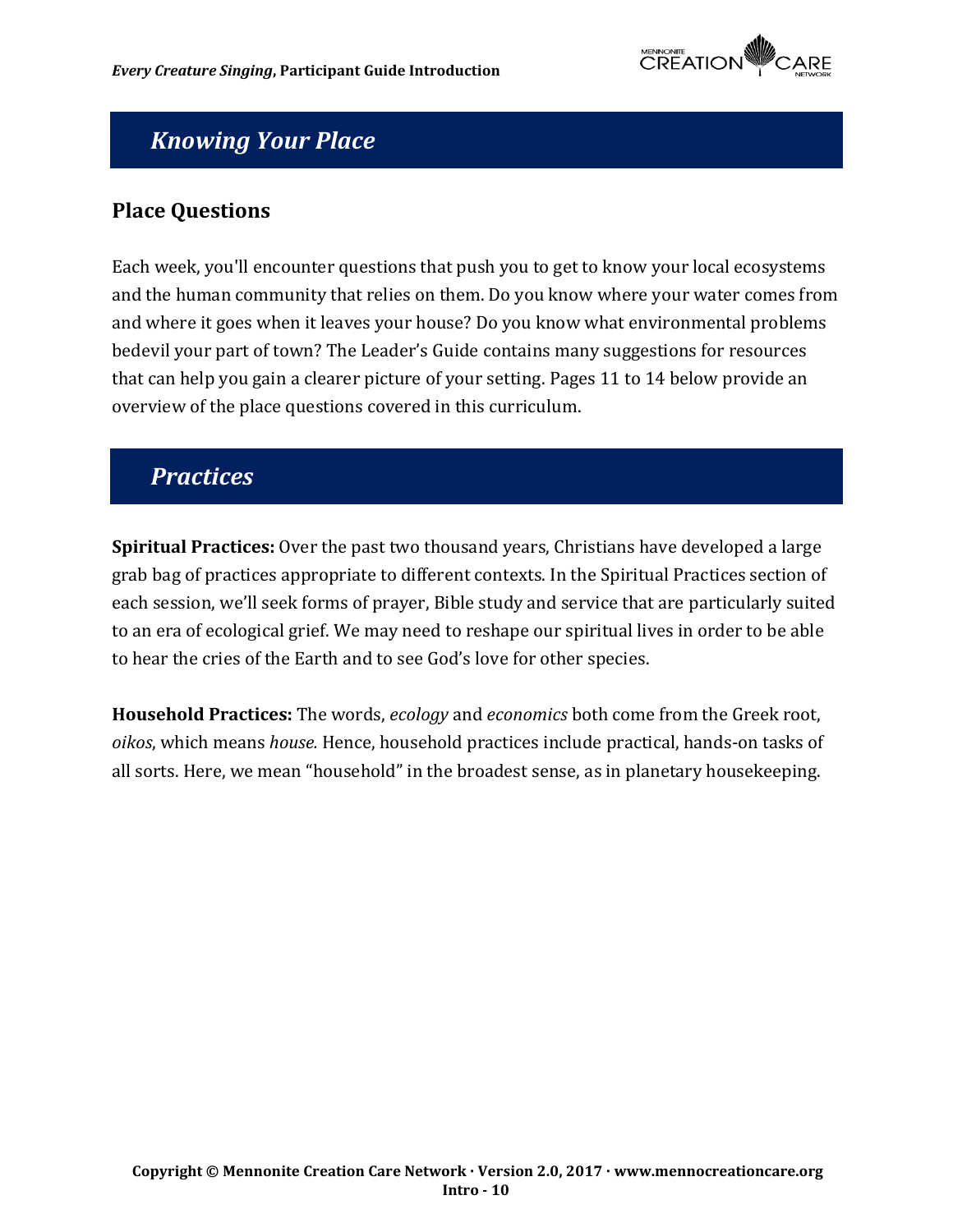

# **Knowing Your Place Questions: Overview**

### **Session 1**

- 1. What towns, rural areas and bodies of water are within a five-mile radius of your church building? A 25-mile radius? Name them.
- 2. What urban areas do you draw upon for goods and services? What rural areas provide for urban areas?
- 3. What parts of this area do you frequently visit? Which parts do you ignore or know little about?
- 4. What aspects of your community are you curious about?

## **Session 2**

- 1. What watersheds are part of your region? Are there other natural dividers such as mountains or changes in vegetation?
- 2. What roadways and bike paths connect or sever communities in your area? Whom do they serve best? How do they affect wildlife or natural areas?
- 3. How well does your community serve bikers and walkers? How might you make better use of the pedestrian options that are there?

### **Session 3**

 $\overline{a}$ 

- 1. What biome<sup>5</sup> is your community in? Where else in the world is this biome found?
- 2. To what extent are the plants and animals characteristic of this biome present and healthy in your community? Where would you look for them?

<sup>5</sup> Biomes are large geographical areas of distinctive plant and animal groups, such as grasslands, deciduous forests, deserts, etc.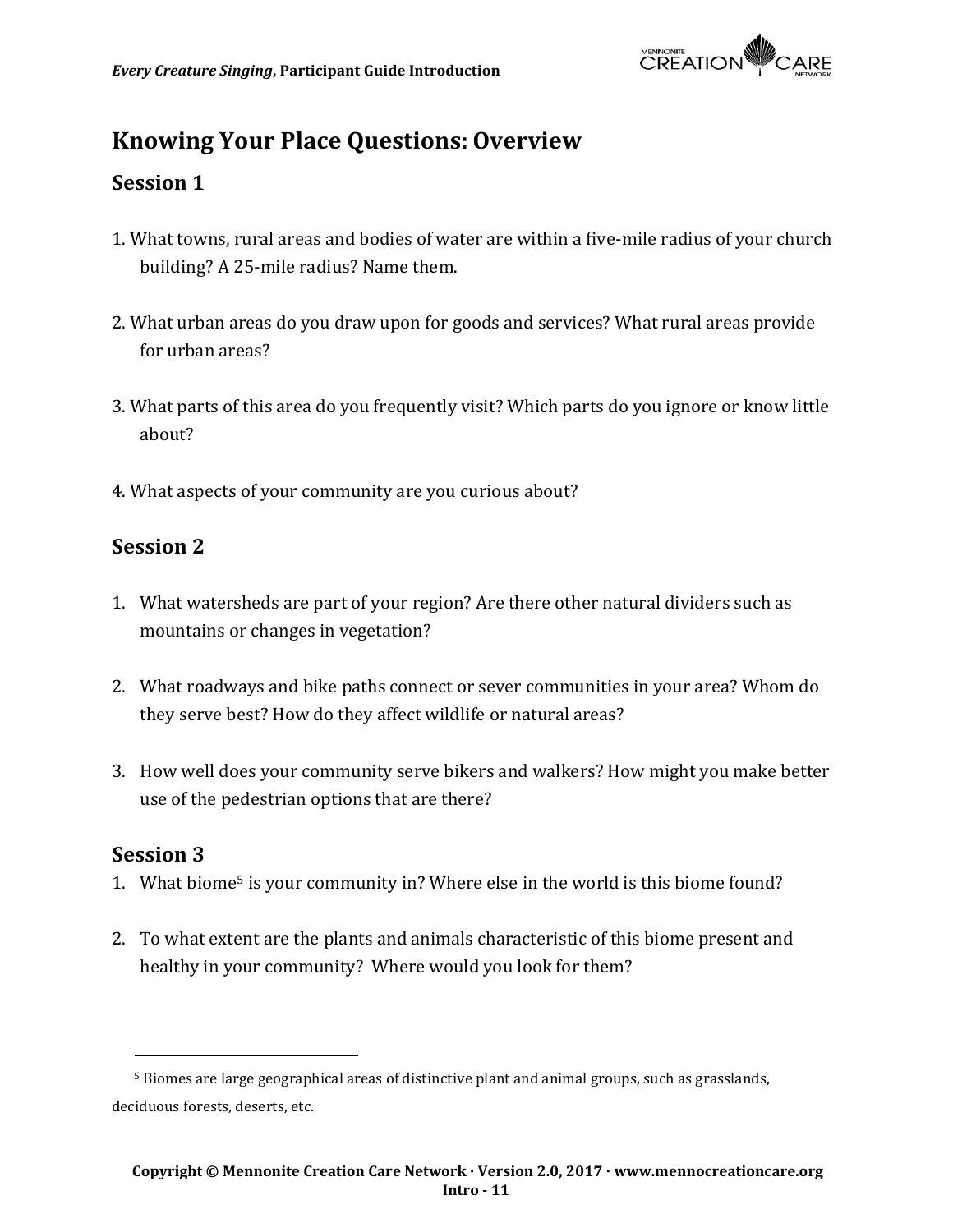

- 3. What natural areas are present within your area of focus? What do you know about them? What do you wish you knew? Which of these do you use?
- **4.** What plant and animal species inhabit your church property? Learn their names and a little bit about them.

### **Session 4**

- 1. Where, within your map areas do participants exercise "dominion" over the land or other natural resources?
- 2. What entities (i.e. landowners, county commissioners, developers, city planners, etc.) within your map area exercise the most decision‐making power over the landscape? What do they do?

# **Session 5**

- 1. What forms of environmental damage are you aware of in your map area?
- 2. What do you know about income distribution within your region? What social classes live where?
- 3. Is racial segregation a part of your map area? Where do minorities live? Can you see any relationships between low income or minority communities and potential environmental hazards such as landfills and factories?

# **Session 6**

- 1. What are the primary sources of  $CO<sub>2</sub>$  within your map area?
- 2. What energy sources generate the electricity in your home and church building? If fossil fuels are used, where do they come from?
- 3. How is climate change expected to affect your region?
- 4. Are people within your map area planning for climate change? Are there business or government leaders who are concerned about this?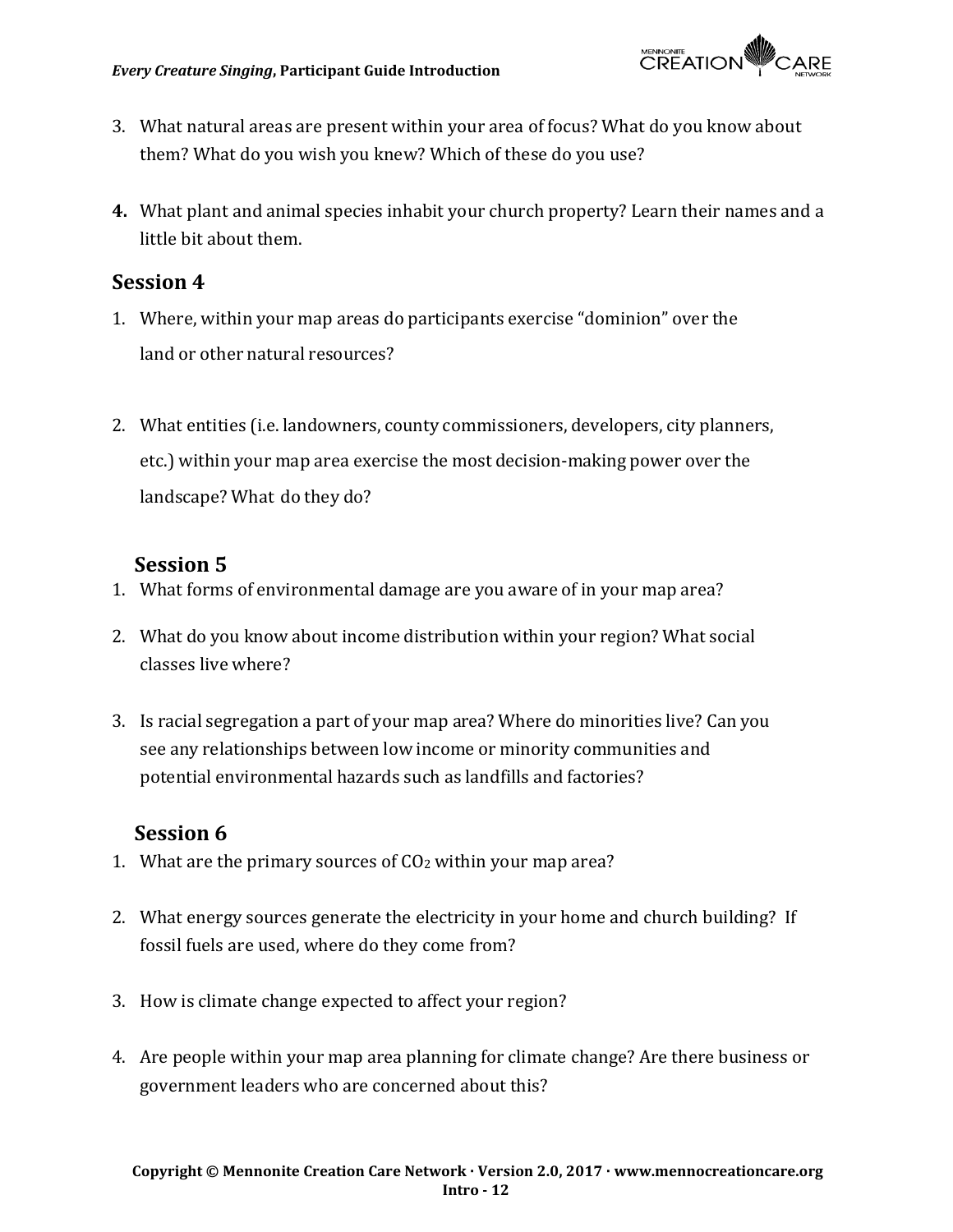

### **Session 7**

- 1. What ethnic or social groups different from yours living within your region? Are there congregations of different nationalities, races or religions? How do you think these other congregations would answer the questions in this study?
- 2. What kinds of goods are shipped to your region from international locations? Choose one or more common products and research where they come from.

# **Session 8**

- 1. What organizations within your area are responsible for overseeing the environmental health of the area? What do they do?
- 2. How can one contribute to these groups?

### **Session 9**

- 1. Choose a retail business or industry that is located within your map area. Find out what challenges they face in balancing costs and impacts on the environment.
- 2. Where do the raw materials that your local industries use come from? How are they transported to your region? Could the raw materials be produced locally?
- 3. How much of your spending supports local businesses? What changes could you make to ensure that the money you spend on goods and services provides income to your neighbors? Is this important to you?

### **Session 10**

- 1. Where does your drinking water come from? Where does your wastewater go and how is it treated?
- 2. Where does food come from in your community? What foods are grown within your region? Do they feed the local population or go elsewhere?
- 3. How can you support the farmers in your region who are doing the best job of caring for their land and animals? Where can you buy their food?